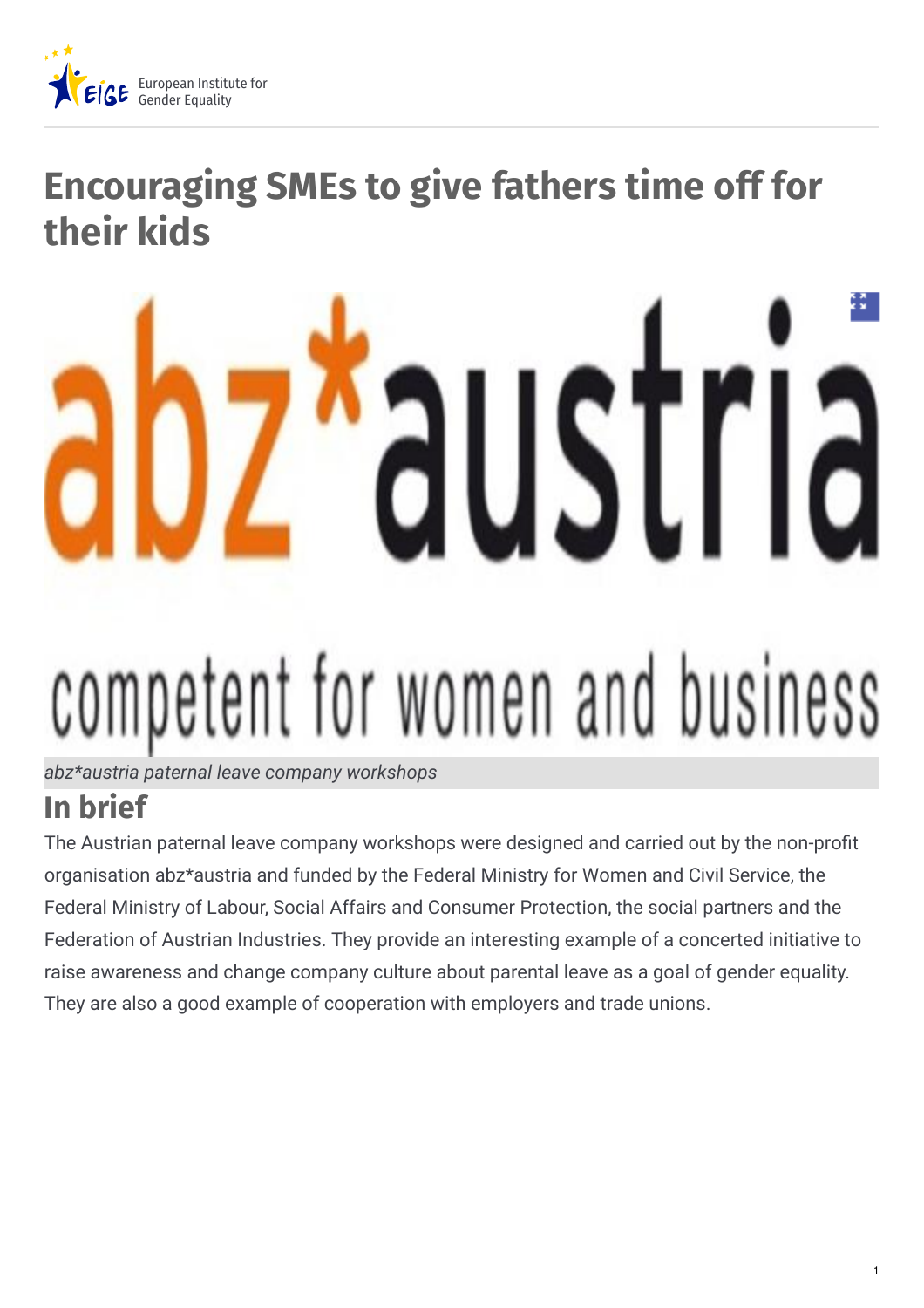The workshops were held in 2011 and 2012 in the context of wider efforts by the Austrian government to promote men's take-up of parental leave and through this to support the careers of working mothers. They aimed to develop a new company culture that enables and encourages men to take parental leave. Targeted at human resources managers, staff and works councils in SMEs, the workshops were conducted in all nine Austrian provinces and were free of charge for the companies taking part. The workshops included inputs from abz\*austria on tools to manage paternal leave as well as contributions from external experts on legal frameworks. This opened up opportunities for networking, group work, making links, working on company strategies, presenting case studies and discussing solutions.

### **Changing the culture of SMEs**

Although Austria's legal framework allows and encourages fathers to take parental leave, the share of men taking up this option and claiming the childcare allowance is low, and is only growing slowly. Therefore, the Federal Minister for Women and Civil Service made an effort to promote men's use of parental leave. In cooperation with the Federal Ministry of Labour, Social Affairs and Consumer Protection as well as all social partners and the Federation of Austrian Industries, it launched awareness-raising campaigns and introduced a new, income-based childcare allowance scheme.

Austria's economic landscape is characterised by a majority of SMEs, so in 2011 and 2012 it also commissioned the non-profit organisation abz\*austria to design and implement paternal leave company workshops for SME representatives. Their objective was to make SMEs aware of the importance of encouraging men to take up paternal leave, which would also support the careers of working mothers. The aim was to develop a new company culture that enables and encourages men to take parental leave – and as abz\*austria concluded, to do this it is vital to involve men more actively in the process of creating gender equality. Twelve workshops were conducted, each attended by between seven and 18 participants (on average 12.5). The workshops were conducted in all nine Austrian provinces and were free of charge for the companies that took part.

## **Tools to manage parental leave**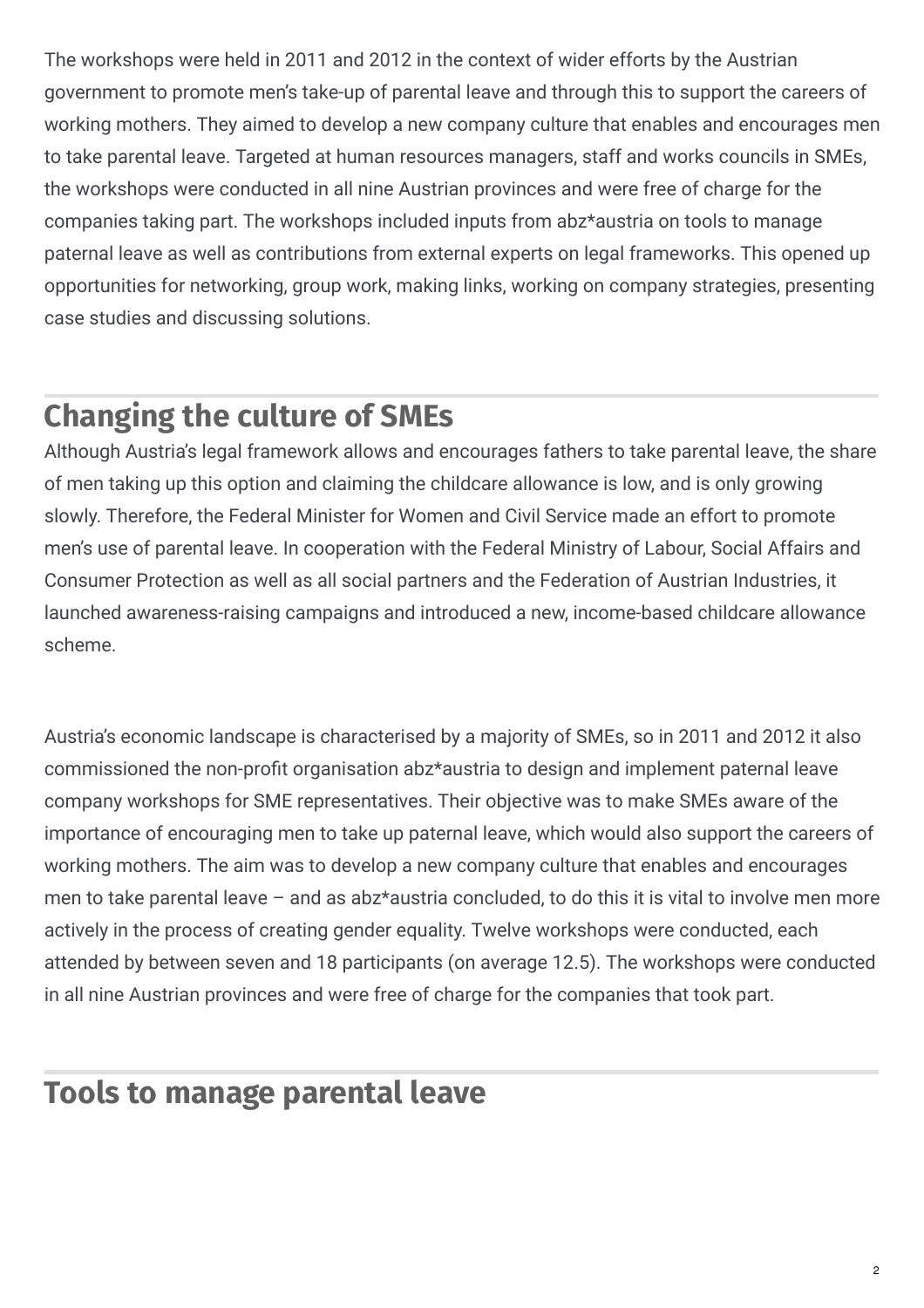abz\*austria used concrete management tools such as RoadMap\*KarenzManagement® (an internal information and communication platform for companies and their employees on leave) and ToolBox\*KarenzManagement (an instrument for strategic activities in the preparation and design of the leave). It also brought in external experts to give information on parental leave and legal frameworks. This opened up opportunities for networking, group work, making links, presenting case studies and discussing solutions.

The main target groups were small and medium sized companies across the different Austrian provinces. Management staff were regarded as important stakeholders, since once they are aware of the facts they can spread the message. At the same time, male participants were involved in the workshops, particularly those who were interested in finding out about the possibilities for paternal leave and in fostering positive attitudes towards fatherhood. Participants included managers and employees in human resources divisions, works council representatives, accountants, managers, project managers, and others.

According to the feedback forms, the main reasons participants attended the workshops were to be prepared for the issue, because there had already been requests for paternal leave in the company, and to improve their image as employer.

The participants said that the main benefits of the workshops were that they gained important information about legal frameworks, the fields in which companies could act and where to turn for further information. More generally they were given food for thought, new knowledge, perspectives and ideas, examples how other companies deal with the topic, external and expert perspectives, networking and exchange opportunities, encouragement and higher awareness. They ended with a more positive view of paternal leave and a greater awareness of the importance of a supportive management.

The workshops provided targeted information, awareness-raising and a discussion platform. It was not a general campaign but was tailored to the needs of one specific group, namely SME decisionmakers and employees, who were enabled to address the topic in a focussed way. Overall, the evaluation and feedback forms reported a high degree of satisfaction by participants and confirm the usefulness of the measure for SME employees in management, human resources and other positions. The way the workshops were organised, namely through working in small groups, providing in-depth information and involving well-informed experts, was also appreciated.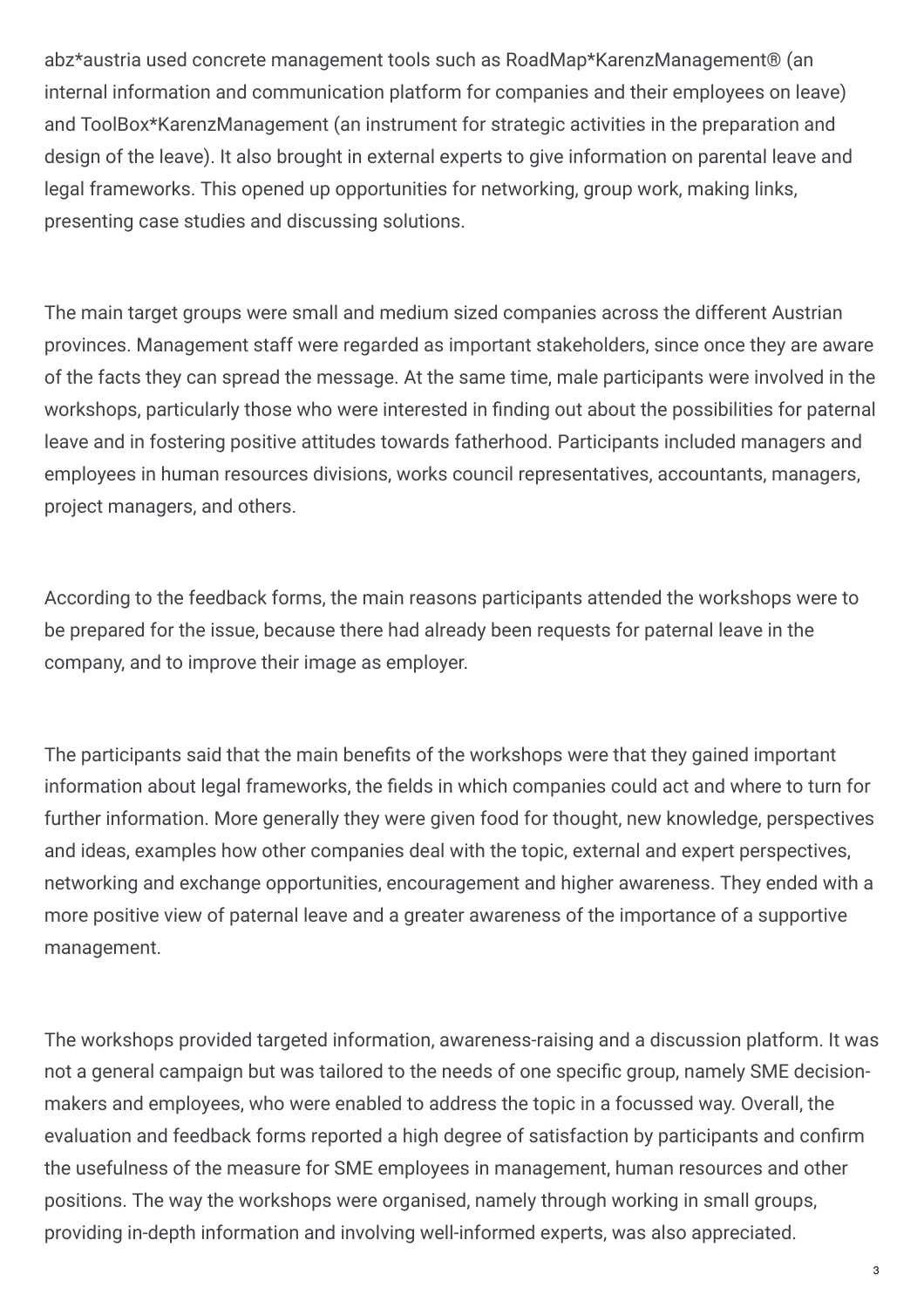Analysing the feedback forms, it can furthermore be concluded that there have been two main outcomes on gender equality twofold. Firstly the workshops provided the participants with helpful practical and legal information enabling them to be better prepared for implementing paternal leave. Secondly, they appear to have managed to change some participants' perspectives on paternal leave in that they gave positive feedback about raised awareness.

The focus on SMEs was certainly appropriate in the Austrian context with its large share of SMEs. Moreover, in SMEs, company culture and personal commitment are particularly relevant, which is why the focus on these aspects appears particularly fruitful. It can furthermore be assumed that the distribution of the workshops across Austria allowed for increased participation and dissemination. This was also relevant as the workshops were embedded in the concurrent wider campaigns and activities that took place.

#### **Changes are needed on all sides**

Overall, participants saw the workshops and the information provided as very helpful. Their feedback revealed many that in the eyes of SMEs many changes need to be made if paternity leave is to be taken up more enthusiastically.

Within companies, managers need to create a company culture which is open to this issue, and send out clear signals by giving their proactive support. Taking parental leave should not only be feasible but also economically attractive. On the practical level, they should introduce flexible working hours and part-time schemes, and ensure that staff on leave are replaced. Parents should be allowed to work part-time during parental leave. Companies must realise that they have to devote resources to this issue, for instance by boosting the number of staff in human resources departments. These changes need support from experts, promotion through public relations work, and the creation of checklists for SMEs.

Social partners need to be more sensitive to the issue, and co-workers need to show flexibility. Fathers themselves have to have the courage to take leave.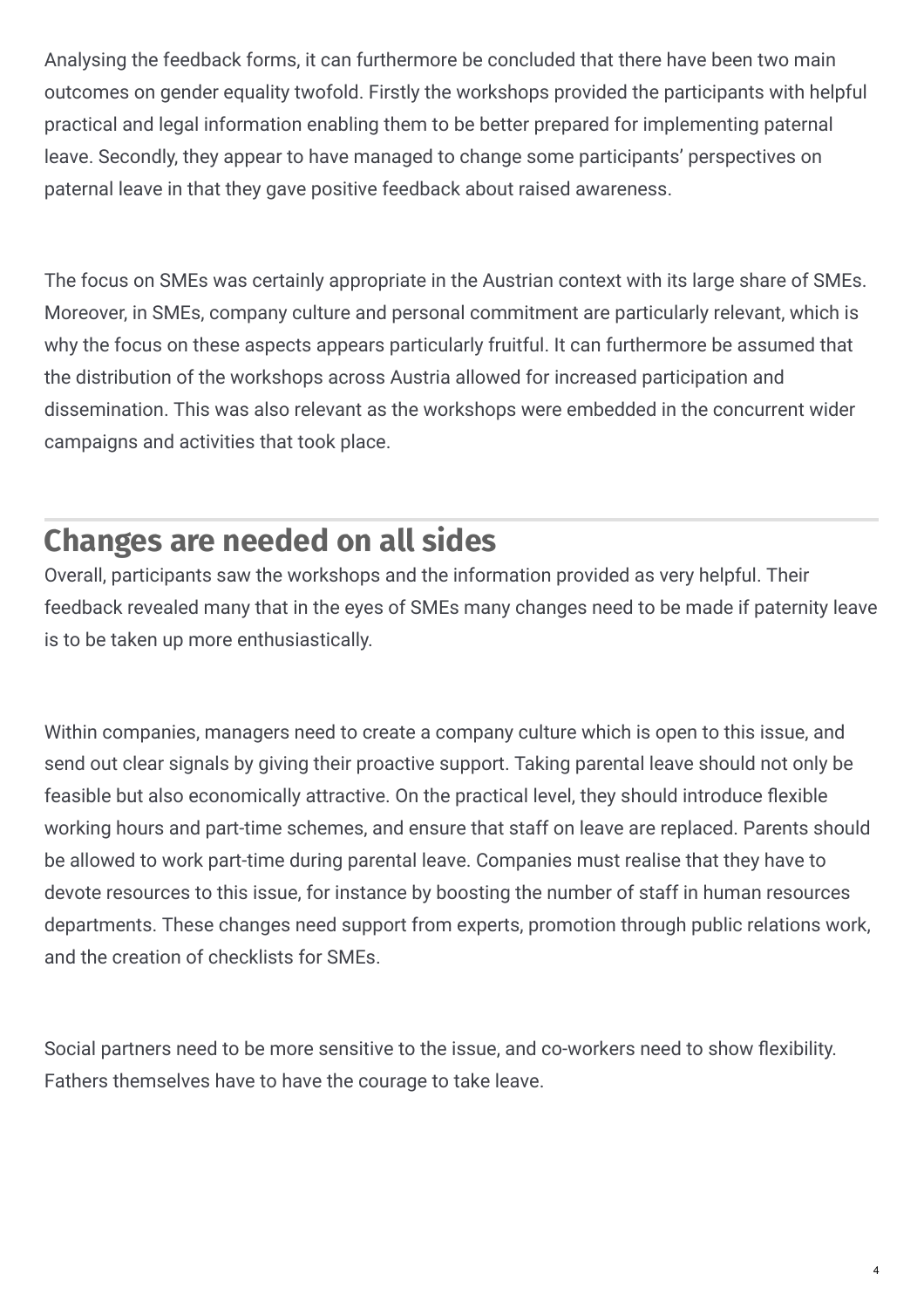More broadly there are society-wide issues. The economic situation of women needs to be improved, and social acceptance needs to be built by giving publicity to role models. In addition legal frameworks need to be less strict – for instance parents who work part-time should not suffer reduced protection from dismissal.

An important lesson the organisers learnt was that the political focus on the topic, accompanied by more coverage in the media, led to an increased interest in the issue and participation in the programme by companies. The organisers therefore conclude that PR and role models (companies and fathers who provide positive examples) are particularly important.

The good practice is relevant for all countries that see a low or only slowly increasing number of men taking parental leave – a situation that applies, albeit to different extents, to all countries of the EU.

### **Contacts/Further Information Contacts**

Manuela Vollmann

Executive Manager, abz\*austria

Simmeringer Hauptstrasse 154

1110 Vienna

Austria

+43 1 66 70 300-10